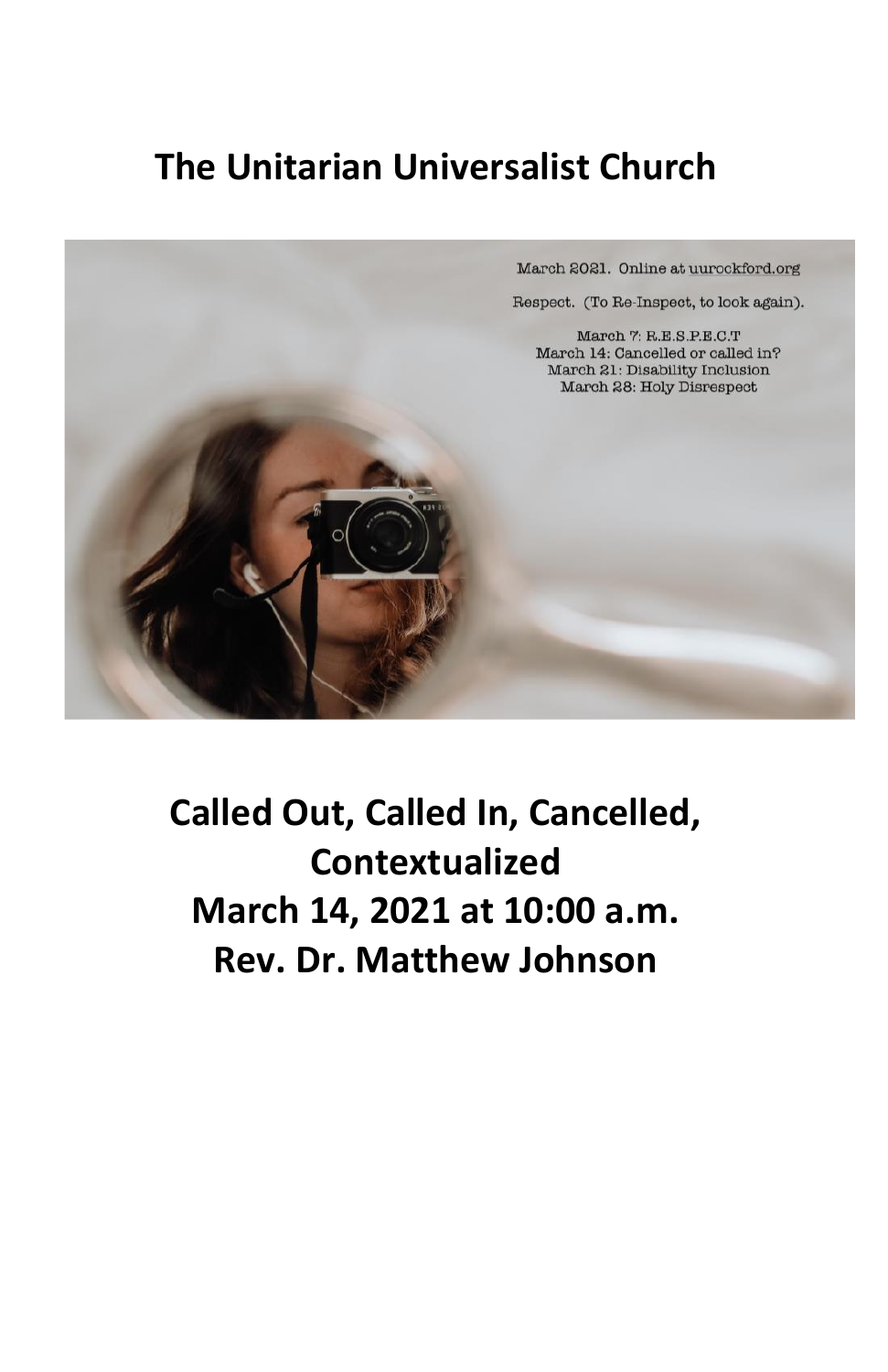## **Order of Service**

| Prelude                                                                                                                                                                                     | "Contrastes"                                                                                                                                                                    | Piazzolla              |
|---------------------------------------------------------------------------------------------------------------------------------------------------------------------------------------------|---------------------------------------------------------------------------------------------------------------------------------------------------------------------------------|------------------------|
| Sing #1053                                                                                                                                                                                  | "How Could Anyone"                                                                                                                                                              | Libby Roderick         |
| Welcome                                                                                                                                                                                     |                                                                                                                                                                                 |                        |
| Covenant                                                                                                                                                                                    | Love is the spirit of this church,<br>and reason is its guide.<br>To dwell together in peace,<br>to seek truth in freedom,<br>and to serve human need:<br>this is our covenant. |                        |
| <b>Sung Response</b>                                                                                                                                                                        | May love shine forth through us today<br>May light of reason guide our way<br>May beauty, truth, and joy become<br>A flame that burns in everyone.                              |                        |
| <b>Invocation</b>                                                                                                                                                                           |                                                                                                                                                                                 |                        |
| <b>Musical Response</b>                                                                                                                                                                     | "Hear Me"                                                                                                                                                                       | Horneck/Dubois         |
| Story                                                                                                                                                                                       | "My Mouth is a Volcano" by Julia Cook                                                                                                                                           |                        |
| <b>Offertory</b>                                                                                                                                                                            | "Dialogue"                                                                                                                                                                      | Goemanne               |
| <b>Testimony</b>                                                                                                                                                                            |                                                                                                                                                                                 | <b>Brian Gustafson</b> |
| Singing #323                                                                                                                                                                                | "Break Not the Circle"                                                                                                                                                          | Kaan/Benjamin          |
| <b>Readings</b><br>From "Cancel Culture Is Not Real - At Least Not in the Way People Think" by<br>Sarah Hagi<br>From "Speaking Up Without Tearing Down" by Loretta Ross<br><b>Centering</b> |                                                                                                                                                                                 |                        |
| Anthem                                                                                                                                                                                      | "Draw the Circle Wide"                                                                                                                                                          | Light/Miller           |
| <b>Message</b>                                                                                                                                                                              | Called Out, Called In, Cancelled, Contextualized                                                                                                                                |                        |
| Singing #318                                                                                                                                                                                | "We Would Be One"                                                                                                                                                               | Wright/Sibelius        |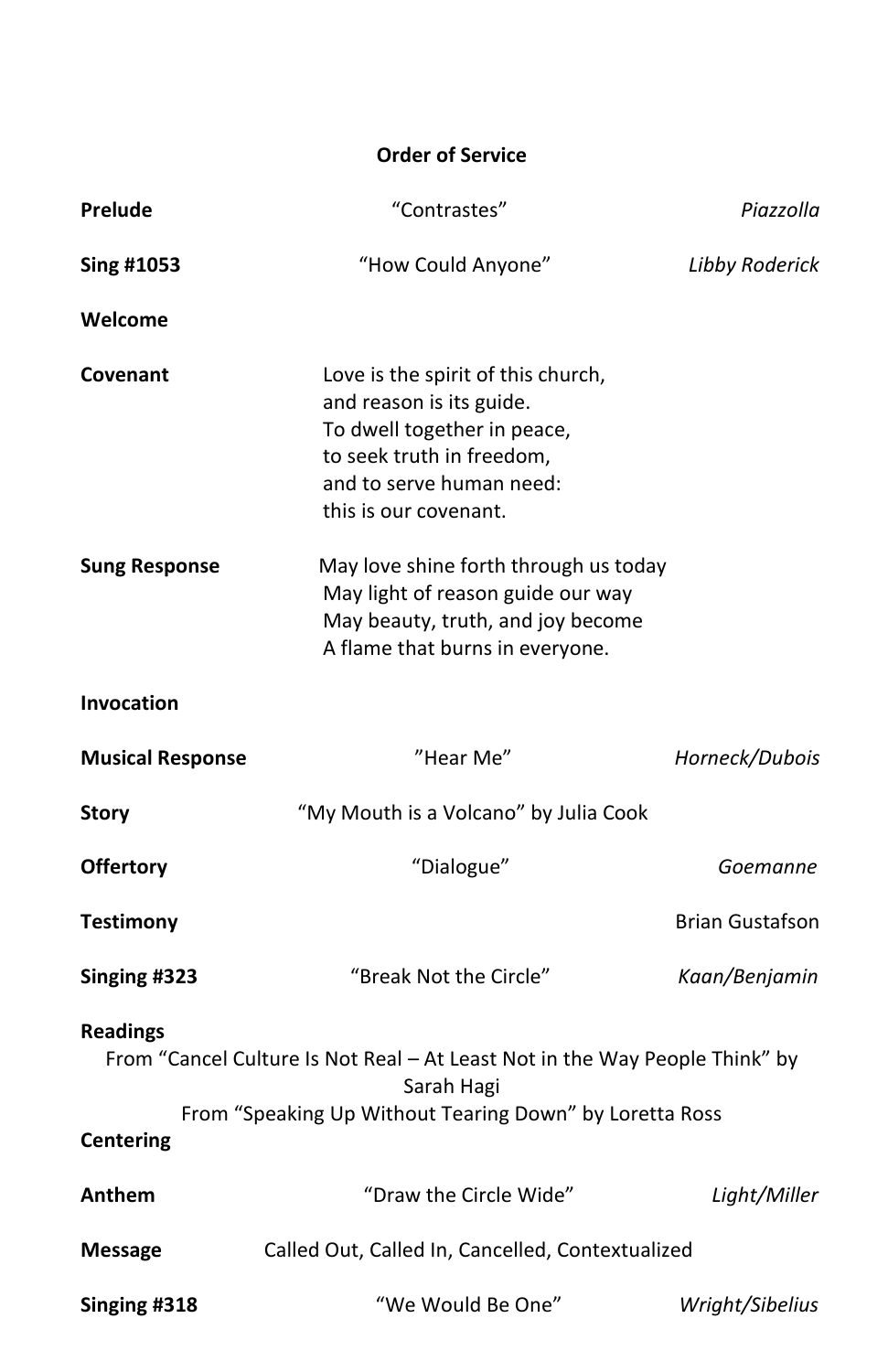## **\*Benediction and Closing Blessing** *Scott*

"Go your way in peace, Wander as you may; Blessed is the path you take; May love guide you on your way."



**Guest Musician, Duane Wilke Guest Musician, Jesse Parker**



**To make a donation by credit/debit card or paypal:** go to uurockford.org/donate.html.